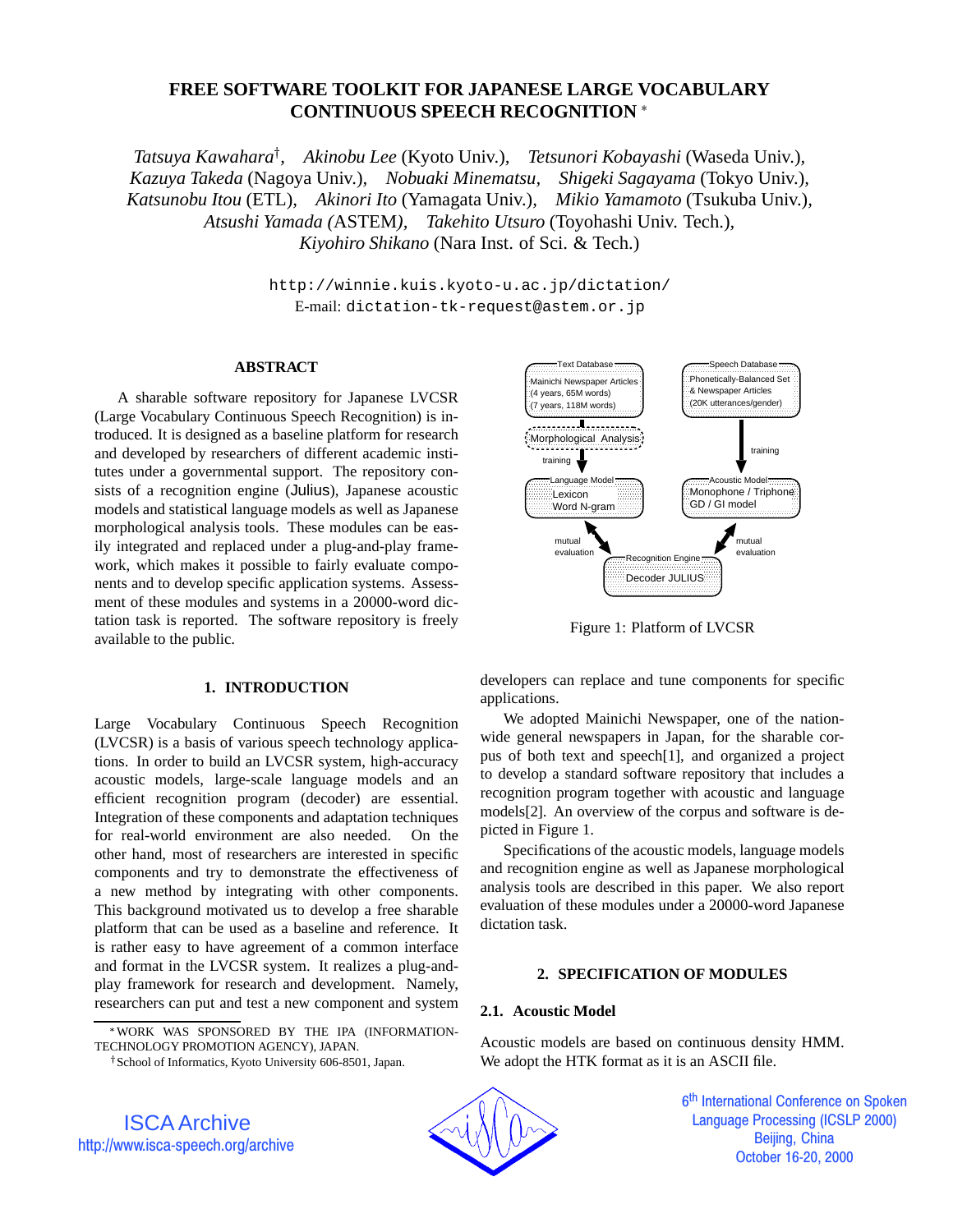Table 1: List of Acoustic Models

| model         | #state   | #mixture | gender |
|---------------|----------|----------|--------|
| monophone     | 129      | 4, 8, 16 | GD. GI |
| triphone 1000 | 1000     | 4, 8, 16 | GD     |
| triphone 2000 | 2000     | 4, 8, 16 | GD, GI |
| triphone 3000 | 3000     | 4, 8, 16 | GD     |
| PTM triphone  | 3000/129 | 64       | GD. GI |

GD: Gender Dependent, GI: Gender Independent

We have trained several kinds of Japanese acoustic models from a context independent phone model to triphone models, as listed in Table 1. We set up both gender dependent and gender independent models. A PTM (Phonetic Tied-Mixture) model is a synthesis of the monophone and ordinary triphone, in that a mixture of Gaussian distributions is shared as in the monophone, but different weights of distributions are assigned to states of triphone contexts.

The acoustic models are trained with ASJ speech databases of phonetically balanced sentences (ASJ-PB) and newspaper article texts (ASJ-JNAS). In total, around 20K sentences uttered by 132 speakers are available for each gender. The speech data were sampled at 16kHz and 16bit. Twelfth-order mel-frequency cepstral coefficients (MFCC) are computed every 10ms. Temporal difference of the coefficients ( $\Delta$  MFCC) and power ( $\Delta$  LogPow) are also incorporated. Cepstral mean normalization (CMN) is performed on every utterance.

The decision tree-based clustering is performed to build a state-tying structure that groups similar contexts and can be trained with reasonable data. By changing the threshold of clustering, we set up a variety of models whose number of the states is 1000, 2000 and 3000, respectively. A PTM model further introduces mixture-tying. It is made up of a set of 64-mixture distributions of the monophone model (129 states in total) and a set of 3000 states defined by the triphone model. Each state of the triphone shares mixture distributions of the corresponding monophone state and has different weights to synthesize context-dependent acoustic patterns. These parameters are re-trained for optimization. Thus, the PTM model realizes an efficient triphone representation and reliable parameter estimation[3].

#### **2.2. Morphological Analysis and Lexicon**

A lexicon is a set of lexical entries specified with their notations and baseforms. It is also in the HTK format.

In Japanese, definition of vocabulary depends on morphological analysis system that segments undelimited texts. We adopt a morphological analyzer ChaSen. To define lexical entries for speech recognition, the morphological analyzer has to not only segment texts into words but also perform Kanji-to-Kana (similar to grapheme-to-phoneme) transcription. The Kana transcription for dictionary words

Table 2: Lexical Coverage

| vocabulary size | coverage |
|-----------------|----------|
| 5000            | 88.3%    |
| 20000           | 96.4%    |
| 60000           | 99.2%    |

is changed from orthographic one to phonemic one. In addition, we have developed a postprocessor that handles irregular variations of pronunciation.

In Japanese, there are many morpheme entries that have multiple part-of-speech tags and also a lot of Kanji (Chinese character) entries that have multiple pronunciations. Generally, words of different part-of-speech tags have different tendency of possible adjacent words, even if they are same in notation. Pronunciation of some words is also dependent on adjacent words. In order to improve language modeling, we distinguish lexical entries by not only their notations but also their part-of-speech tags and Kana transcriptions. When a word has multiple transcriptions which are not disambiguated by the morphological analysis, one entry is allotted with multiple baseforms.

The vocabulary consists of the most frequent words (=morphemes) in Mainichi newspaper articles from January 1991 to September 1994 (45 months)[1]. Available lexicons are listed in Table 2. Coverage of 99% is achieved with the 60K lexicon.

#### **2.3. Language Model**

N-gram language models are constructed based on the lexicon. Specifically, word 2-gram and 3-gram models are trained using back-off smoothing. Witten-Bell discounting method is used to compute back-off coefficients. We adopt the CMU-Cambridge SLM toolkit format as it is also an ASCII file. The cut-off threshold for baseline N-gram entries is 1 for both 2-gram and 3-gram [cutoff-1-1].

Then, elimination of N-gram entries is explored for memory efficiency. Conventionally, it has been done by setting a higher cut-off threshold. Here, we prepare a model with the cut-off threshold of 4 [cutoff-4-4]. In addition, we have introduced a new method based on the model entropy, not word occurrences[4]. The method incrementally picks out 3-gram entries so that ML estimation of the reduced model gives the smallest increase of entropy. As a result, 3-gram entries are reduced to 1/10 [compress10%].

We have used Mainichi newspaper corpus to train the language model. Headlines and tables were removed in pre-processing. We first used the training corpus of 45 month articles (01/91-09/94; 65M words), which was also used to define the lexicon. Then, training data was increased to 75-month articles (01/91-09/94, 01/95-06/97; 118M words). The list of language models are given in Table 3 and Table 4.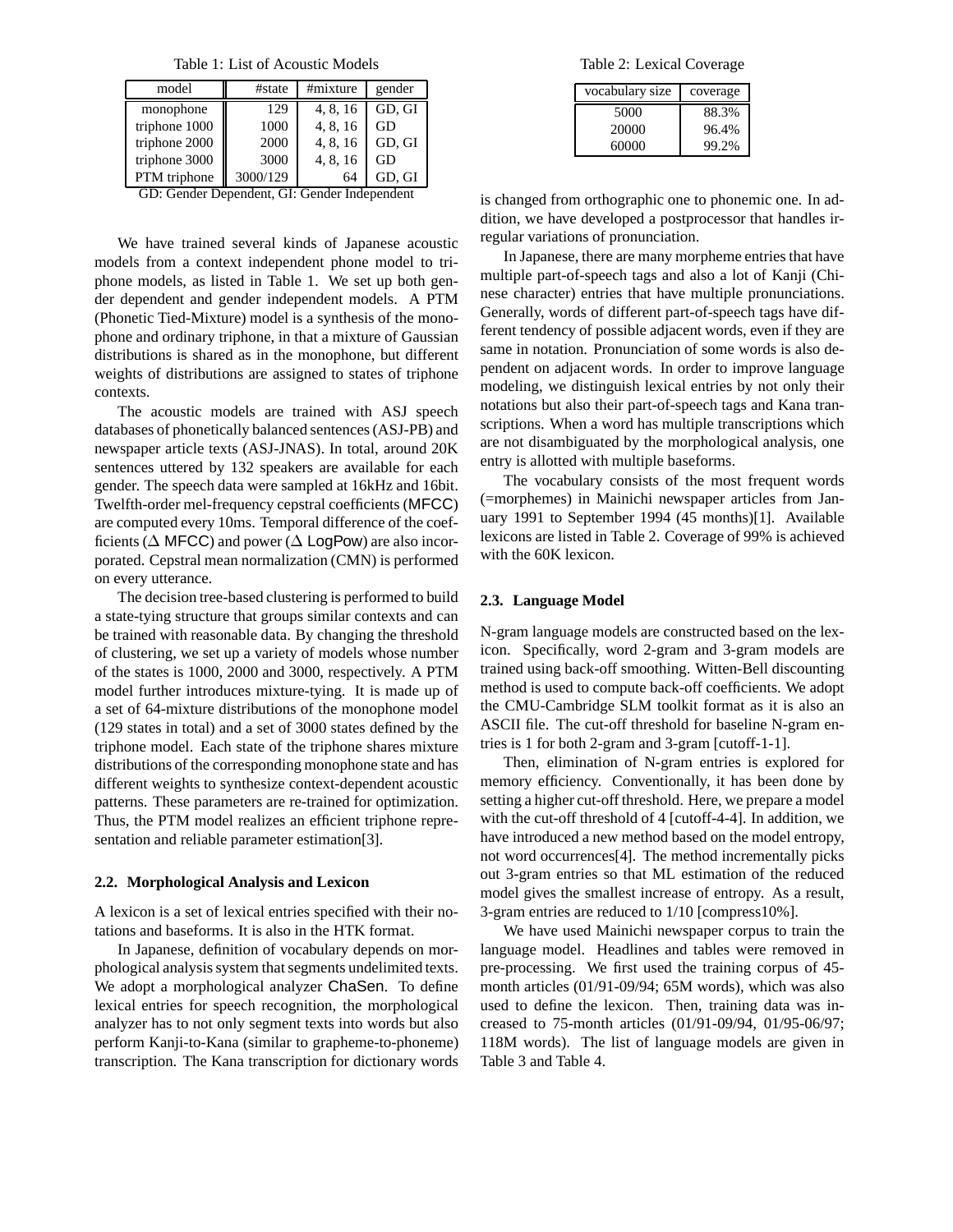Table 3: List of 20K Language Models

|                       | $2$ -gram | 3-gram    |
|-----------------------|-----------|-----------|
|                       | entries   | entries   |
| 45 month cutoff-1-1   | 1,238,929 | 4,733,916 |
| 45 month cutoff-4-4   | 657,759   | 1,593,020 |
| 45month compress10%   | 1,238,929 | 473,176   |
| 75 month cutoff-1-1   | 1,675,803 | 7,445,209 |
| 75 month cutoff-4-4   | 901,475   | 2,629,605 |
| 75 month compress 10% | 1,675,803 | 744.438   |

|  |  |  | Table 4: List of 60K Language Models |  |
|--|--|--|--------------------------------------|--|
|--|--|--|--------------------------------------|--|

|                       | 2-gram<br>entries | 3-gram<br>entries |
|-----------------------|-------------------|-------------------|
| 75 month cutoff-1-1   | 2,420,231         | 8,368,507         |
| 75 month compress 10% | 2.420.231         | 836,852           |

## **2.4. Decoder**

A recognition engine named Julius[5] has been developed to interface the acoustic and language models. It can deal with various types of the models, thus can be used for their evaluation.

Julius performs a two-pass (forward-backward) search using word 2-gram and 3-gram on the respective passes. In the first pass, a tree-structured lexicon assigned with language model probabilities is applied with the framesynchronous beam search algorithm. It assigns precomputed 1-gram factoring values to the intermediate nodes, and applies 2-gram probabilities at the word-end nodes. Cross-word context dependency is handled with approximation which applies the best model for the best history. We assume one-best approximation rather than wordpair approximation. The degradation by the rough approximation in the first pass is recovered by the tree-trellis search in the second pass. The word-trellis index form is adopted to efficiently look up predicted word candidates and their scores[5]. In the second pass, 3-gram language model and accurate sentence-dependent acoustic model are applied for re-scoring. There is an option that applies cross-word context dependent model to word-end phones without delay for accurate decoding. We enhanced the stack-decoding search by setting a maximum number of hypotheses of every sentence length since the simple best-first search sometimes fails to get any recognition results.

For efficient decoding with the PTM model that has a large mixture per state, Gaussian pruning is implemented. It prunes Gaussian distance (=log likelihood) computation halfway on the full vector dimension if it is not promising[3].

An overview of the decoder is given in Table 5.

Table 5: Overview of Decoder Julius

|          | cross-word  | language | search  |
|----------|-------------|----------|---------|
|          | phone model | model    | approx. |
| 1st pass | approximate | 2-gram   | 1-best  |
| 2nd pass | accurate    | 3-gram   | N-best  |

### **3. EVALUATION AT DICTATION TASK**

By integrating the modules specified in the previous section, a Japanese dictation system is realized. The integrated system can be used to evaluate the component modules, in turn. By changing the modules under the plug-and-play framework, we can evaluate their effects with respect to the recognition accuracy and efficiency. Most of experiments are done using a 20K dictation task.

As IPA-98-Testset, <sup>1</sup> we have used a portion of the ASJ-JNAS speech database that were not used for training of the acoustic model. It consists of 100 samples by 23 speakers for each gender. The sample sentences are open to the language model training. Word accuracy is computed using our tool that processes compound words.

#### **3.1. Evaluation of Acoustic Models**

At first, we present evaluation of a variety of acoustic models. Here, the baseline language model [75-month cutoff-1-1] is adopted. Safe pruning is performed in the PTM model.

The word accuracy is listed in Table 6 for male and Table 7 for female speakers, respectively. The PTM model achieves a comparable accuracy to that of the triphone model of much larger number of parameters. In fact, recognition with the PTM model is faster by twice than that with the triphone. It is also observed that gender independent models increase the error rates to a certain extent compared with gender dependent models.

#### **3.2. Evaluation of Language Models**

Next, we present evaluation of language models. The male triphone 2000x16 model is used.

First, we investigated the effect of language model reduction. The memory size and the word accuracy are shown in Table 8 for various 20K models. <sup>2</sup> The models trained with 75-month articles consistently achieve better accuracy than those with 45-month data. As for memoryefficient models, the entropy-based compression method [compress-10%] is more effective than the simple cut-off method [cutoff-4-4].

Next, the effect of vocabulary size is examined. The performance of 20K models and 60K models for the same

<sup>&</sup>lt;sup>1</sup>winnie.kuis.kyoto-u.ac.jp/pub/julius/result99/  $2$ Only this experiment was carried out using the old version of the decoder, so the accuracy is worse than in other Tables.